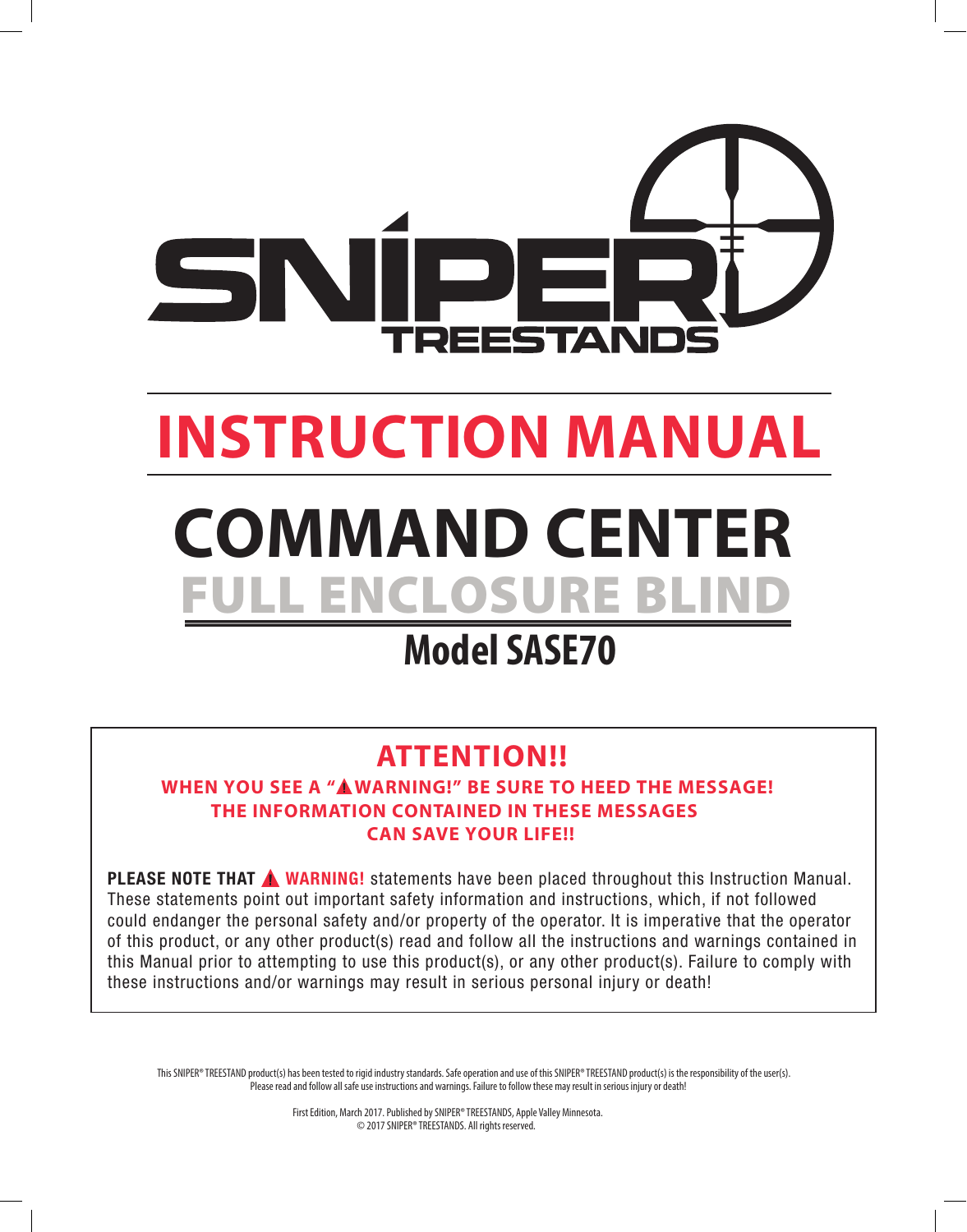#### **ATTENTION!! WHEN YOU SEE A " WARNING!" BE SURE TO HEED THE MESSAGE! THE INFORMATION CONTAINED IN THESE MESSAGES CAN SAVE YOUR LIFE!!**

**WARNING! NEVER leave blinds/skirts, enclosure fabrics exposed to the weather and direct sunlight. UV light will fade the fabric. Skirts, and enclosure fabrics are not warranted.**

**DO NOT return this product to the retailer. Call SNIPER TREESTANDS for replacement of any damaged or missing metal parts**

**ALWAYS leave all windows open when not in use!**

#### PARTS LIST

| Part#            | <b>Description</b>         | Qty            |
|------------------|----------------------------|----------------|
| UP15-0593        | <b>Roof Frame Bars</b>     | 2              |
| <b>UP15-0594</b> | <b>Roof support Bars</b>   | 5              |
| UP15-0595        | <b>Roof Support Posts</b>  | 4              |
| UP15-0596        | Canopy                     | 1              |
| UP77-0021        | (A) 1/4" x 1 3/4" Hex Bolt | 18             |
| <b>UP77-0034</b> | (B) 5/16"x 1" Wing Bolt    | $\overline{4}$ |
| UP77-0001        | 1/4" Nylock Nuts           | 18             |

#### ASSEMBLY INSTRUCTIONS

**STEP 1.** Secure the roof support bars onto the roof frame bars using  $(2)$  ¼ x 1 3/4" hex bolts and (2) nylock nuts per roof support bar as shown in (fig 1). Repeat this step for the  $(4)$ remaining roof support bars. **NOTE:** The roof support bars are installed on the underside of the roof frame bars.

**STEP 2.** Install the roof support posts onto the roof frame bars as shown in (fig 1) using (2) ¼" x 1 3/4" hex bolts and (2) nylock nuts per roof support posts. Repeat this step for the remaining roof support posts. With the canopy frame assembled, gently slide it into the rail support tubes as shown in (fig 1). Secure with (4) wing bolts

### INSTALLATION INSTRUCTIONS

**STEP 1.** Tape all corners and bolted joints on the canopy frame assembly so that all sharp edges and bolts are covered to prevent tearing of the canvas.

**NOTE:** These next steps require (2) adults for safe installation of the canopy.

**STEP 2.** While standing on the foot platform lower the previously installed canopy frame by loosening the wings bolts and allowing the canopy frame to slide downward. Re-tighten the wing bolts. With help of another adult, push the canvas canopy through the assembled frame. Assure the zippered door is facing the ladder side of the Command Center.

**STEP 3.** Gently work the canopy down and over the frame and down the sides of the frame. Make sure the canopy is square on the frame. Next, raise the canopy frame to the designated height and tighten the wing bolts. Secure the bottom of the canopy to the foot platform with the ties.

**READ THIS MANUAL IN ITS ENTIRETY PRIOR TO USING THIS PRODUCT.**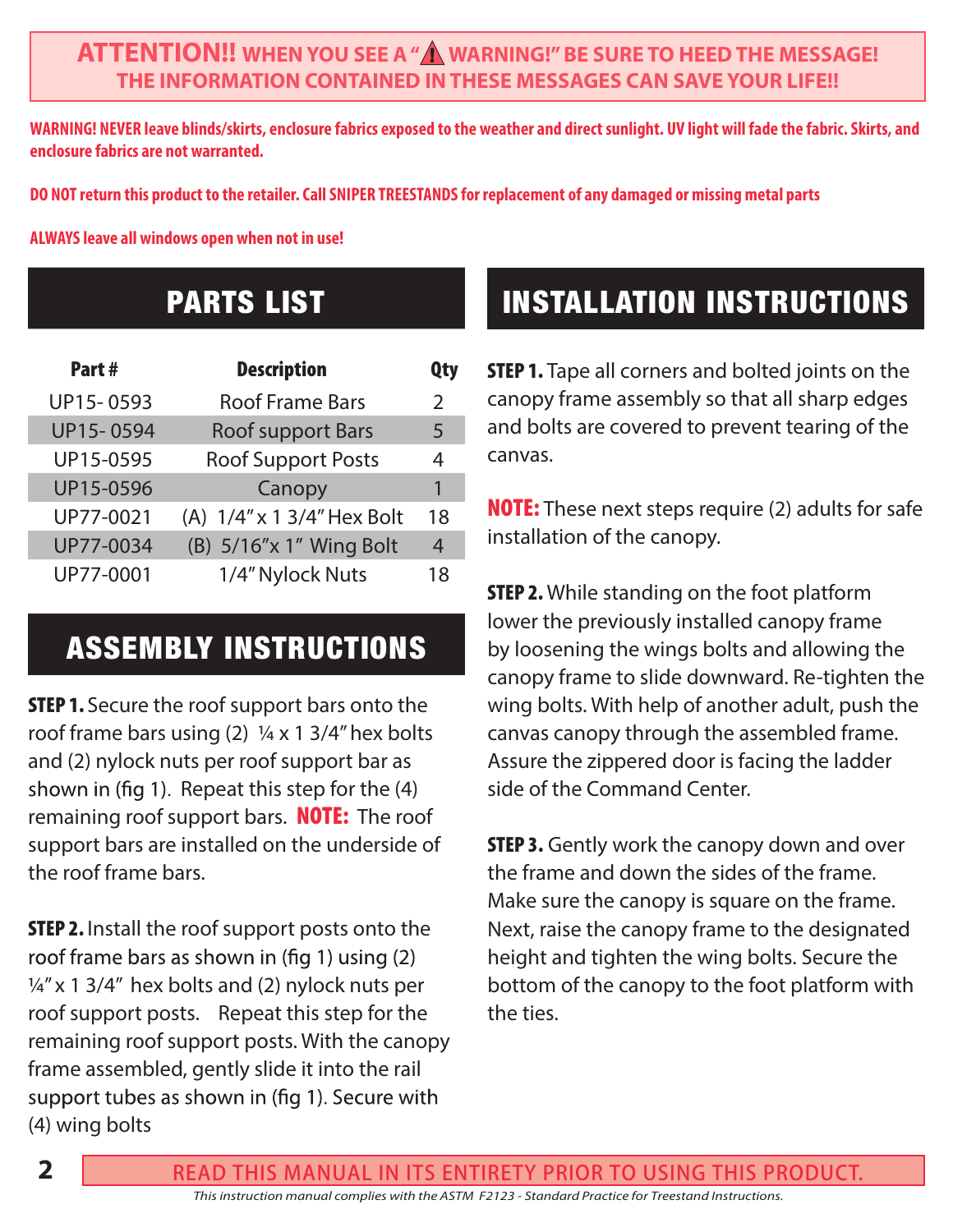#### ASSEMBLY ILLUSTRATIONS *- SASE70 • COMMAND CENTER FULL ENCLOSURE BLIND -*



**READ THIS MANUAL IN ITS ENTIRETY PRIOR TO USING THIS PRODUCT.**